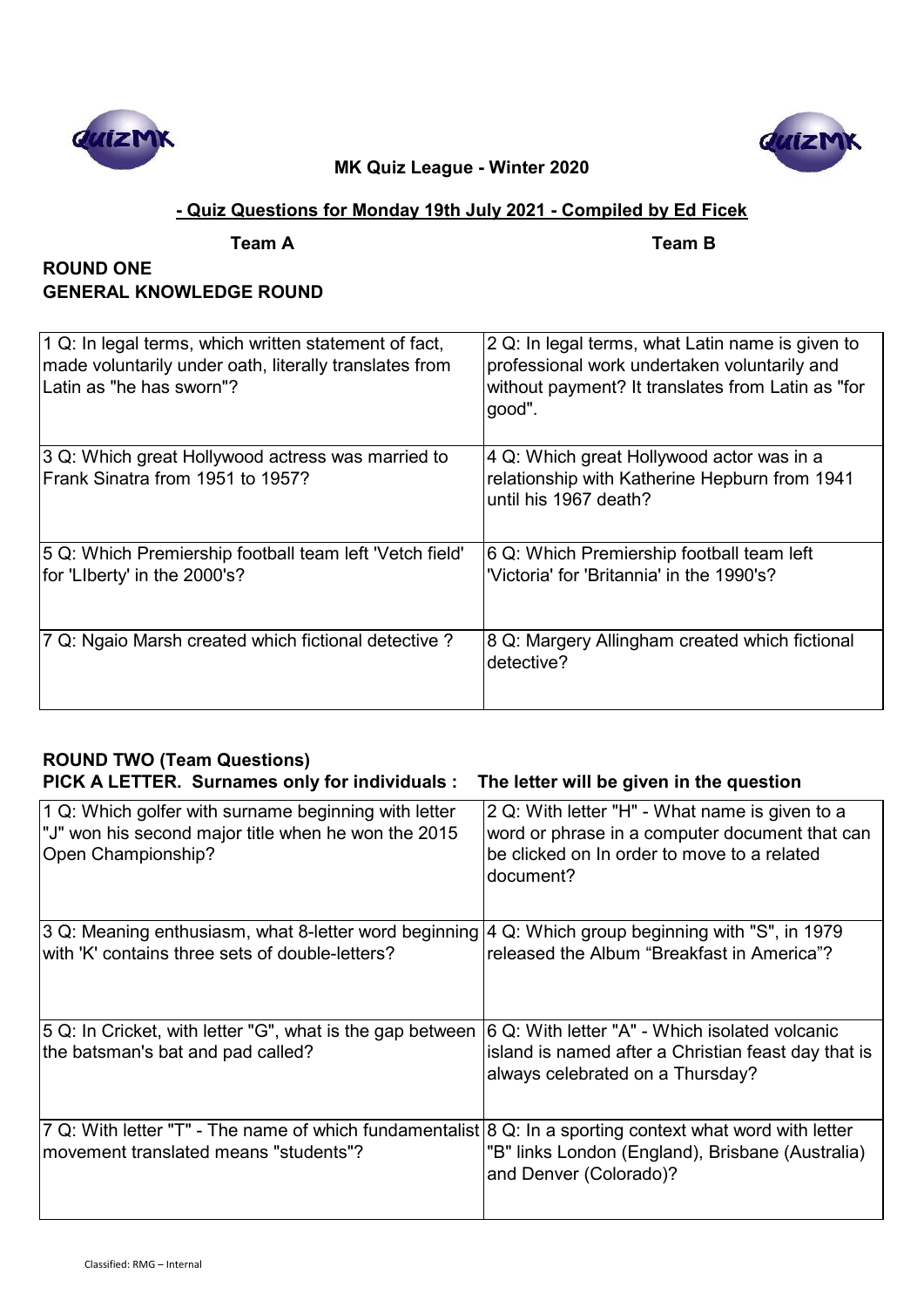



#### **- Quiz Questions for Monday 19th July 2021 - Compiled by Ed Ficek**

**Team A Team B**

**INDIVIDUALS CHOICE ROUND - QM - READ CATEGORIES OUT TO PLAYERS TO BE CHOSEN**

#### **The Categories are:-**

#### **1 & 2 Video Games 3 & 4 Artists**

**ROUND THREE** 

### **5 & 6 Darts 7 & 8 1970s Pop Music**

| 1 Q: "Brotherhood", "Rogue", "Valhalla" and "Infinity" are  2 Q: "Link's Awakening", "Skyward Sword", "The Minish<br>all releases in which video game series, that is<br>published by Ubisoft? | Cap" and "Ocarina of Time" are all releases in which<br>video game series, that is published by Nintendo? |
|------------------------------------------------------------------------------------------------------------------------------------------------------------------------------------------------|-----------------------------------------------------------------------------------------------------------|
| 3 Q: Which artist painted 'The Opening of the Fifth Seal'                                                                                                                                      | 4 Q: Which artist painted 'Allegory on the Blessings of                                                   |
| in about 1610?                                                                                                                                                                                 | Peace' in about 1630?                                                                                     |
| 5 Q: What number is between 14 and 12 on a standard                                                                                                                                            | 6 Q: What number is between 18 and 13 on a standard                                                       |
| dart board?                                                                                                                                                                                    | dart board?                                                                                               |
| 7 Q: Which soul group had a 1973 UK Top 10 hit with                                                                                                                                            | 8 Q: Which soul group had a 1973 Top 10 hit with                                                          |
| "Love Train"?                                                                                                                                                                                  | "Midnight Train to Georgia"?                                                                              |

#### **ROUND FOUR WHICH THREE' ROUND. There will be three answers to each question.**

| 1 Q: Which three football teams were relegated from the 2 Q: What were the names of Columbus's three ships?<br>Championship in the 2020/21 season (Last season)?             |                                                                        |
|------------------------------------------------------------------------------------------------------------------------------------------------------------------------------|------------------------------------------------------------------------|
| 3 Q: Excluding ALEC BALDWIN - Which three actors<br>have played Jack Ryan in movies of Tom Clancy books,<br>and also not the actor from the new the Amazon Prime<br>lseries? | $ 4 Q$ : Who were the judges in the first UK series of "X<br>IFactor"? |
| 5 Q: Name the three London Underground lines which                                                                                                                           | 6 Q: Name the three countries which have a land                        |
| interchange at Oxford Circus?                                                                                                                                                | border with Venezuela?                                                 |
| 7 Q: Which three sauces make up Prawn Cocktail                                                                                                                               | 8 Q: What three colours are used to describe the fin on                |
| Sauce?                                                                                                                                                                       | three species of tuna?                                                 |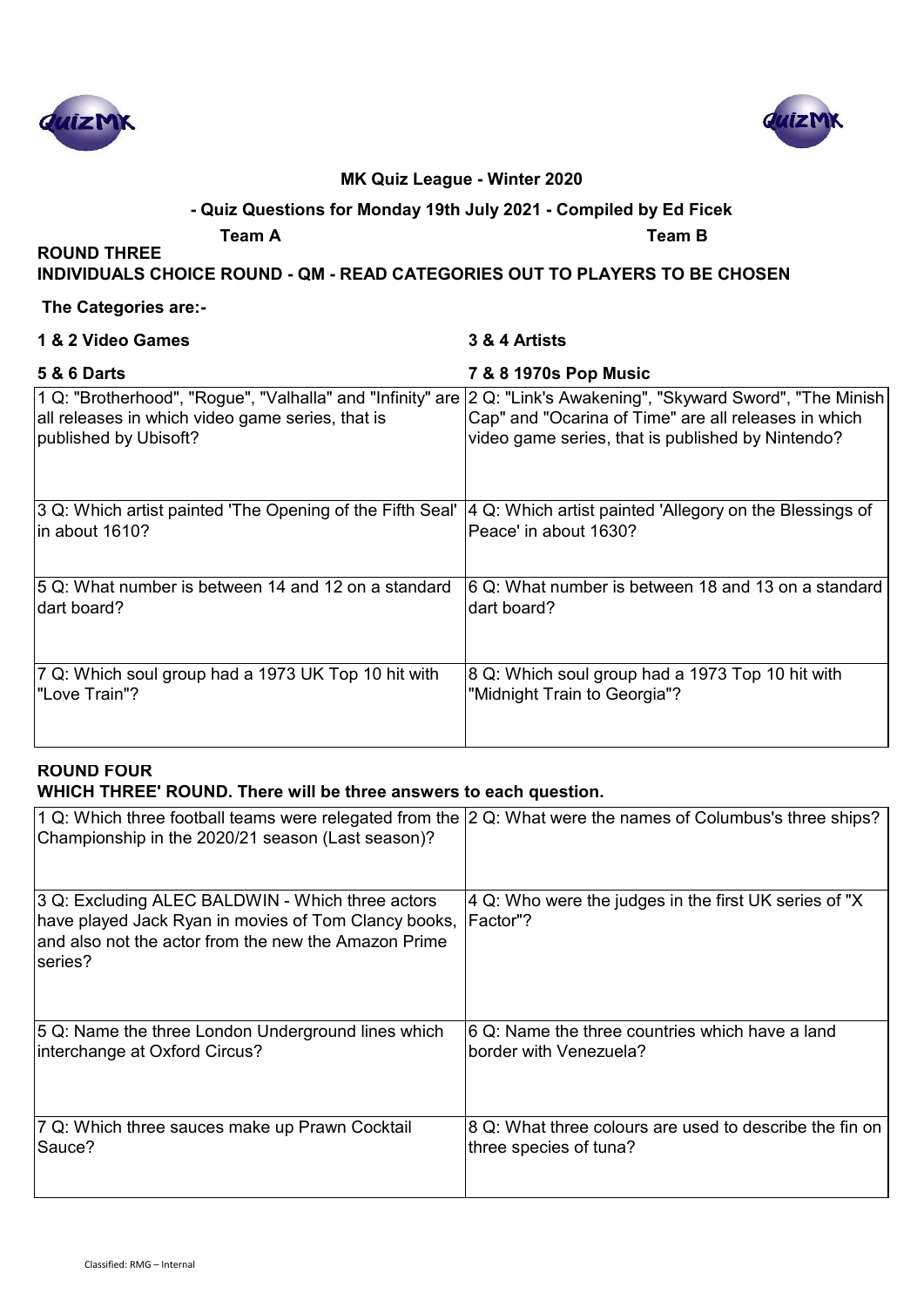

# **- Quiz Questions for Monday 19th July 2021 - Compiled by Ed Ficek**

# **Team A Team B**

# **ROUND FIVE (Team Questions)**

# **GENERAL KNOWLEDGE ROUND**

| 1 Q: Which TV series was filmed in the Irish village of  | 2 Q: Which TV series was filmed in the Scottish    |
|----------------------------------------------------------|----------------------------------------------------|
| Avoca and featured a character played by Dervla          | village of Plockton, with character played by      |
| Kirwan?                                                  | <b>Robert Carlisle?</b>                            |
| 3 Q: What is the name given to the kitchen or the        | 4 Q: What is the name of the prison or cells on a  |
| room designated for cooking food?                        | ship called?                                       |
| 5 Q: Which breed of horse is used in the Spanish         | 6 Q: Which miniature horse, one of the smallest    |
| Riding School in Vienna.                                 | breeds in the world, is found mainly in Argentina. |
| 7 Q: The Slave of Duty' is the subtitle of which Gilbert | 8 Q: The Witch's Curse' is the subtitle of which   |
| and Sullivan operetta?                                   | Gilbert and Sullivan operetta?                     |

# **HALF TIME!**

#### **ROUND SIX ( TEAM QUESTIONS ) THEME ROUND. This weeks theme is Food**

| 1 Q: Vega, Vira and Venus are cultivars of which                                                                                                            | 2 Q: Rochester, Duke of York and Peregrine are                                                          |
|-------------------------------------------------------------------------------------------------------------------------------------------------------------|---------------------------------------------------------------------------------------------------------|
| fleshy stone fruit?                                                                                                                                         | cultivars of which fleshy stone fruit?                                                                  |
| 3 Q: If you were served "pesce spada" as the fish<br>course in an Italian restaurant, what would you be<br>eating, clue also a 2011 starring John Travolta? | 4 Q: What kind of fowl would you be eating if you<br>were served "tacchino" in an Italian restaurant?   |
| 5 Q: Muslims use which arabic word to describe food<br>which is permissable?                                                                                | 6 Q: What word meaning "Fit" are those that<br>conform to the Jewish dietary regulations of<br>kashrut? |
| 7 Q: Its name referencing a famous American river,                                                                                                          | 8 Q: Its name referencing a US state, which                                                             |
| which popular dessert consists of a gooey chocolate                                                                                                         | popular dessert consists of ice cream and cake                                                          |
| sauce poured on top of a crumbly chocolate crust?                                                                                                           | topped with browned meringue?                                                                           |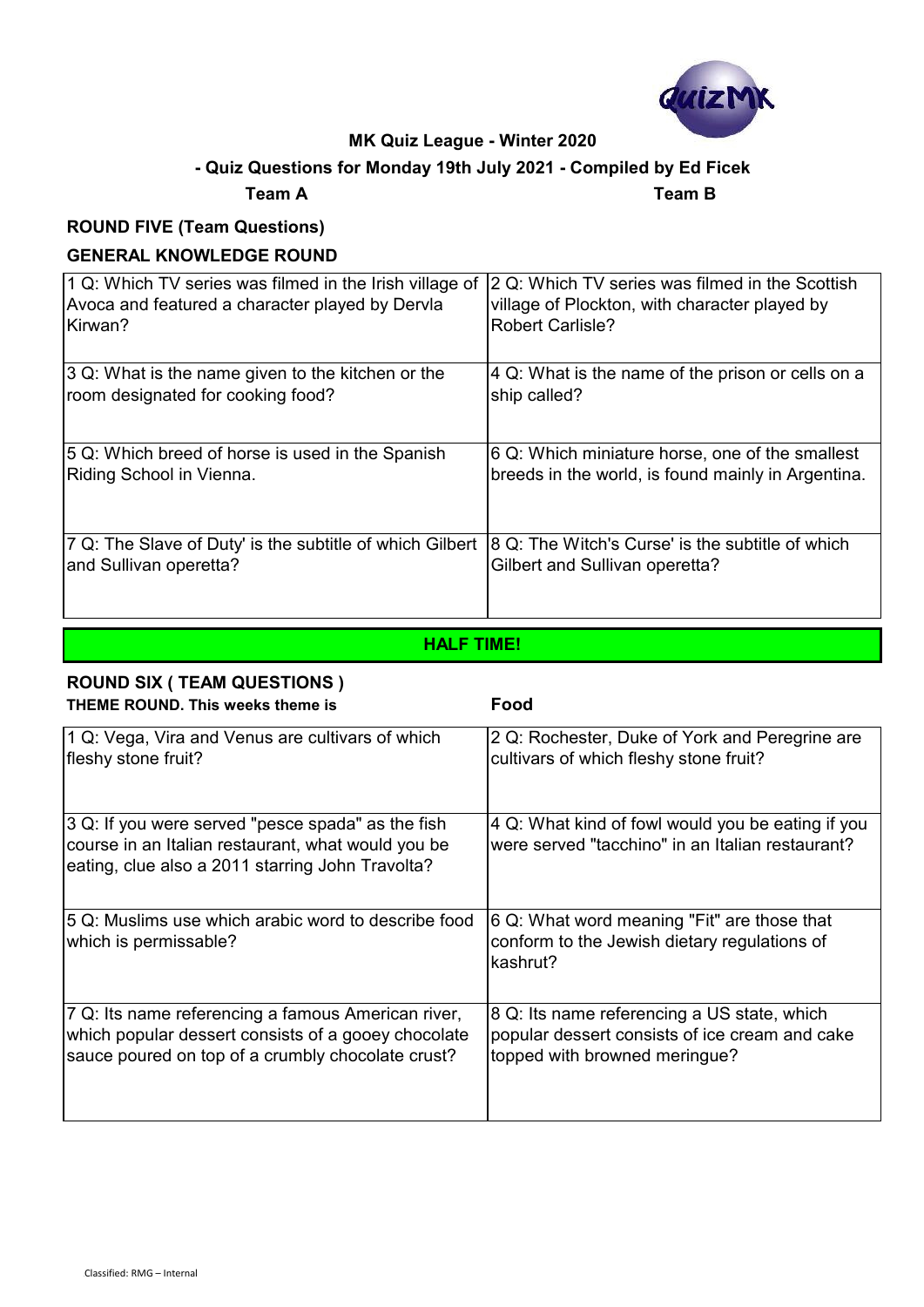



#### **- Quiz Questions for Monday 19th July 2021 - Compiled by Ed Ficek**

**Team A Team B**

### **ROUND SEVEN**

#### **PICK A LETTER. Surnames only for individuals : The letter will be given in the question**

| 1 Q: With letter "T" and Stemming from the Latin word for                                                                                                                                                                                                         | 2 Q: With surname beginning with letter "L" - Who                                                                                                                                                                         |
|-------------------------------------------------------------------------------------------------------------------------------------------------------------------------------------------------------------------------------------------------------------------|---------------------------------------------------------------------------------------------------------------------------------------------------------------------------------------------------------------------------|
| 'cushion', what is the geometric name for a surface that                                                                                                                                                                                                          | directed 'The Blues Brothers', 'Burke and Hare' and                                                                                                                                                                       |
| resembles a lifebuoy, doughnut or inner tube?                                                                                                                                                                                                                     | Michael Jackson's music video 'Thriller'?                                                                                                                                                                                 |
| 3 Q: In needlework, with letter "A"- what is the technique in                                                                                                                                                                                                     | 4 Q: With surname beginning with letter "C" -Name                                                                                                                                                                         |
| which pieces of fabric are attached to another piece of material                                                                                                                                                                                                  | the English pottery designer, whose "Bizarre" ware                                                                                                                                                                        |
| for decoration?                                                                                                                                                                                                                                                   | from the 1930's is still much sought after?                                                                                                                                                                               |
| 5 Q: Also known as the stinkbird and beginning with letter "H",<br>what is the species of tropical bird found in swamps, and<br>mangroves of the Amazon and the Orinoco Delta. It is notable<br>for having chicks that possess claws on two of their wing digits? | 6 Q: With surname beginning with letter "K" - Which<br>Bolshevik revolutionary, who was assassinated in<br>1934, gave his surname to the former name of the<br>world famous Mariinsky Ballet company in St<br>Petersburg? |
| 7 Q: With letter "Y" - Which type of Japanese skewered                                                                                                                                                                                                            | 8 Q: With letter "S" - Harry Haller is the protaganist in                                                                                                                                                                 |
| chicken, is skewered with a kushi and then grilled over a                                                                                                                                                                                                         | which cult novel, first published in the English                                                                                                                                                                          |
| charcoal fire and seasoned with tare sauce or salt?                                                                                                                                                                                                               | language in 1929?                                                                                                                                                                                                         |

#### **ROUND EIGHT**

#### **INDIVIDUALS CHOICE ROUND - QM - READ CATEGORIES OUT TO PLAYERS TO BE CHOSEN**

#### **The Categories are:-**

| 1 & 2 Nursery Rhymes                                                                                                                                                                                                                | 3 & 4 Roman Roads                                                                                                                                                                                     |
|-------------------------------------------------------------------------------------------------------------------------------------------------------------------------------------------------------------------------------------|-------------------------------------------------------------------------------------------------------------------------------------------------------------------------------------------------------|
| <b>5 &amp; 6 Poets</b>                                                                                                                                                                                                              | 7 & 8 Womens World Cup Football                                                                                                                                                                       |
| $\vert$ 1 Q: Which nursery rhyme can be identified as the following by<br>the following headline - "Collapse of capital landmark"?                                                                                                  | 2 Q: Which nursery rhyme can be identified as the<br>following by the following headline - "Female<br>involved in hot water activity"?                                                                |
| 3 Q: Stane Street is the modern name given to an important 90-<br>kilometre-long (56 mi) Roman road in England that<br>linked London to the Roman town of Noviomagus Reginorum.<br>What did the Saxons call this town - now a city? | 4 Q: King Street is the name of a modern road on the<br>line of a Roman road. It runs on a straight course in<br>eastern England, between South<br>Kesteven in Lincolnshire and which cathedral city? |
| 5 Q: Which poet lived at Dove Cottage in Windemere?                                                                                                                                                                                 | 6 Q: Which poet live at The Boathouse, Laugharne, in<br>South Wales?                                                                                                                                  |
| 7 Q: Which country defeated the USA in the final of the 2011<br>Women's Football World Cup?                                                                                                                                         | 8 Q: Which country defeated the Brazil in the final of<br>the 2007 Women's Football World Cup?                                                                                                        |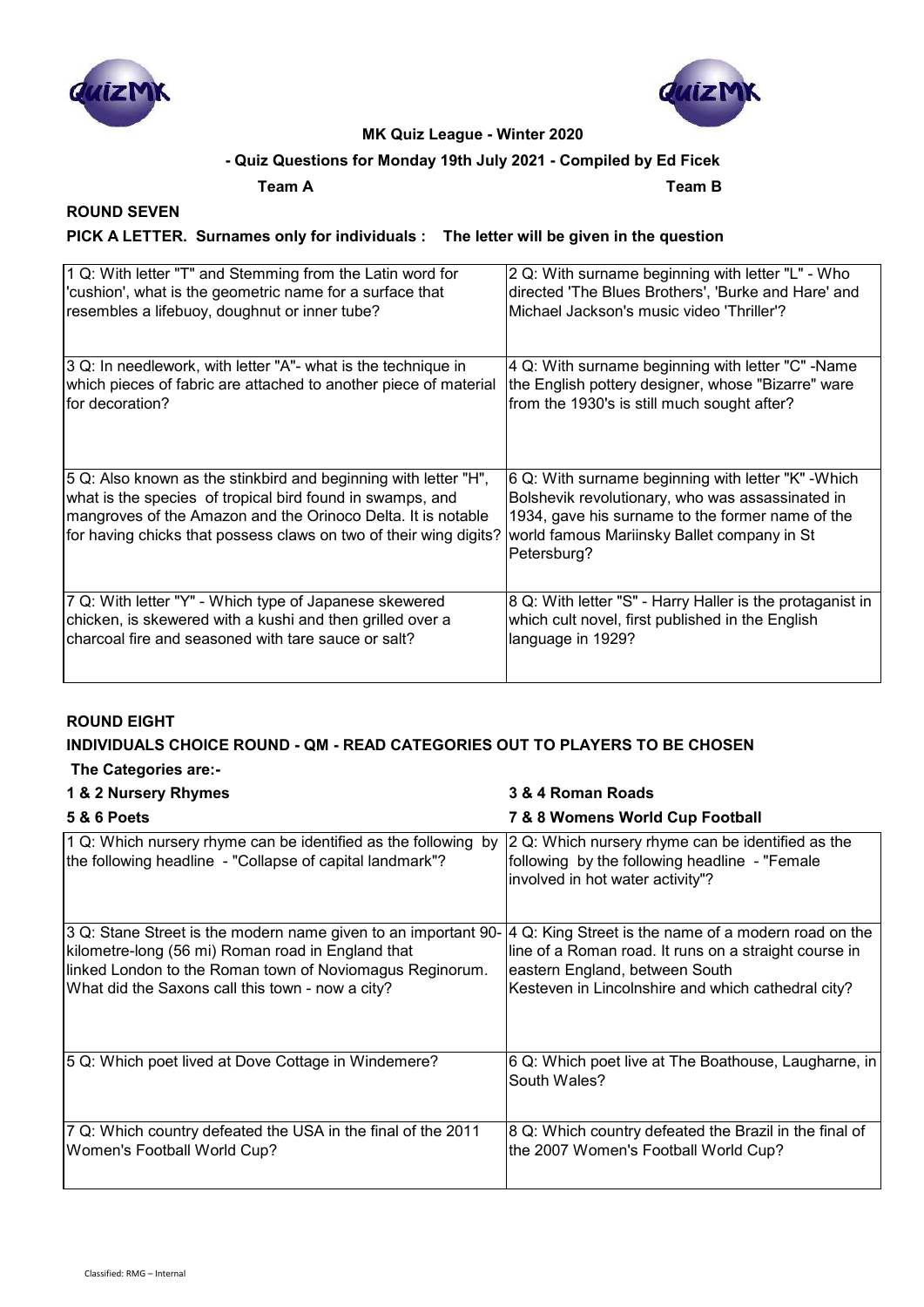



**Team A Team B - Quiz Questions for Monday 19th July 2021 - Compiled by Ed Ficek**

| <b>ROUND NINE</b>                                                                                                                                                                                                 |                                                                                                                                                                                             |
|-------------------------------------------------------------------------------------------------------------------------------------------------------------------------------------------------------------------|---------------------------------------------------------------------------------------------------------------------------------------------------------------------------------------------|
| <b>THEME ROUND. This weeks theme is</b>                                                                                                                                                                           | <b>Recent Events</b>                                                                                                                                                                        |
| 1 Q: In June 2021 the G7 summit was held in<br>which English County?                                                                                                                                              | 2 Q: The organisers of which famous festival<br>have been given permission to host a special<br>one-day event in September?                                                                 |
| 3 Q: The Tomorrow War is a 2021 film which sees<br>present-day soldiers and civilians sent into the<br>future to fight an alien army. Which Parks &<br>Recreation actor stars in the lead role of Dan<br>Forester | 4 Q: Which girlband star has refused to endorse<br>the government's Online Safety Bill as it will not<br>prevent banned trolls from simply opening a new<br>account under a different name? |
| 5 Q: The President of which Carribean country                                                                                                                                                                     | 6 Q: Who is set to play Cruella de Vil in a 2021                                                                                                                                            |
| was gunned down and killed in July 2021?                                                                                                                                                                          | live-action film about the 101 Dalmatians villain?                                                                                                                                          |
| 7 Q: Give one of the names of the two newest                                                                                                                                                                      | 8 Q: A video game has just been sold at auction                                                                                                                                             |
| characters in the Mr Men series?                                                                                                                                                                                  | for an incredible £1,125,900, which game was it?                                                                                                                                            |

#### **ROUND TEN GENERAL KNOWLEDGE ROUND**

| 1 Q: Shrewsbury is the county town of which                                                                                                                                                                               | 2 Q: Ipswich is the county town of which English                                                                                                                       |
|---------------------------------------------------------------------------------------------------------------------------------------------------------------------------------------------------------------------------|------------------------------------------------------------------------------------------------------------------------------------------------------------------------|
| English county?                                                                                                                                                                                                           | County?                                                                                                                                                                |
| 3 Q: Broadcast from 1998 to 2014 and hosted by<br>James Walton, which lighthearted radio 4 quiz<br>took a humorous look at famous literary figures?<br>Sebastian Faulks acted as a team captain during<br>the series run. | 4 Q: First broadcast in 1976 and still airing in<br>2020, which radio 4 panel game is based on<br>quotations and has been hosted since its<br>inception by Nigel Rees? |
| 5 Q: Which best-selling author wrote the novels 'A<br>Painted House', "Gray Mountain" and "The<br>Whistler"?                                                                                                              | 6 Q: Which best-selling author wrote the novel<br>'Timeline', "Prey" and "State of Fear"?                                                                              |
| 7 Q: Which female artist had a 2011 hit with                                                                                                                                                                              | 8 Q: Which female artist had a 2011 hit with                                                                                                                           |
| l"Raise Your Glass"?                                                                                                                                                                                                      | "Who's Laughing Now"?                                                                                                                                                  |